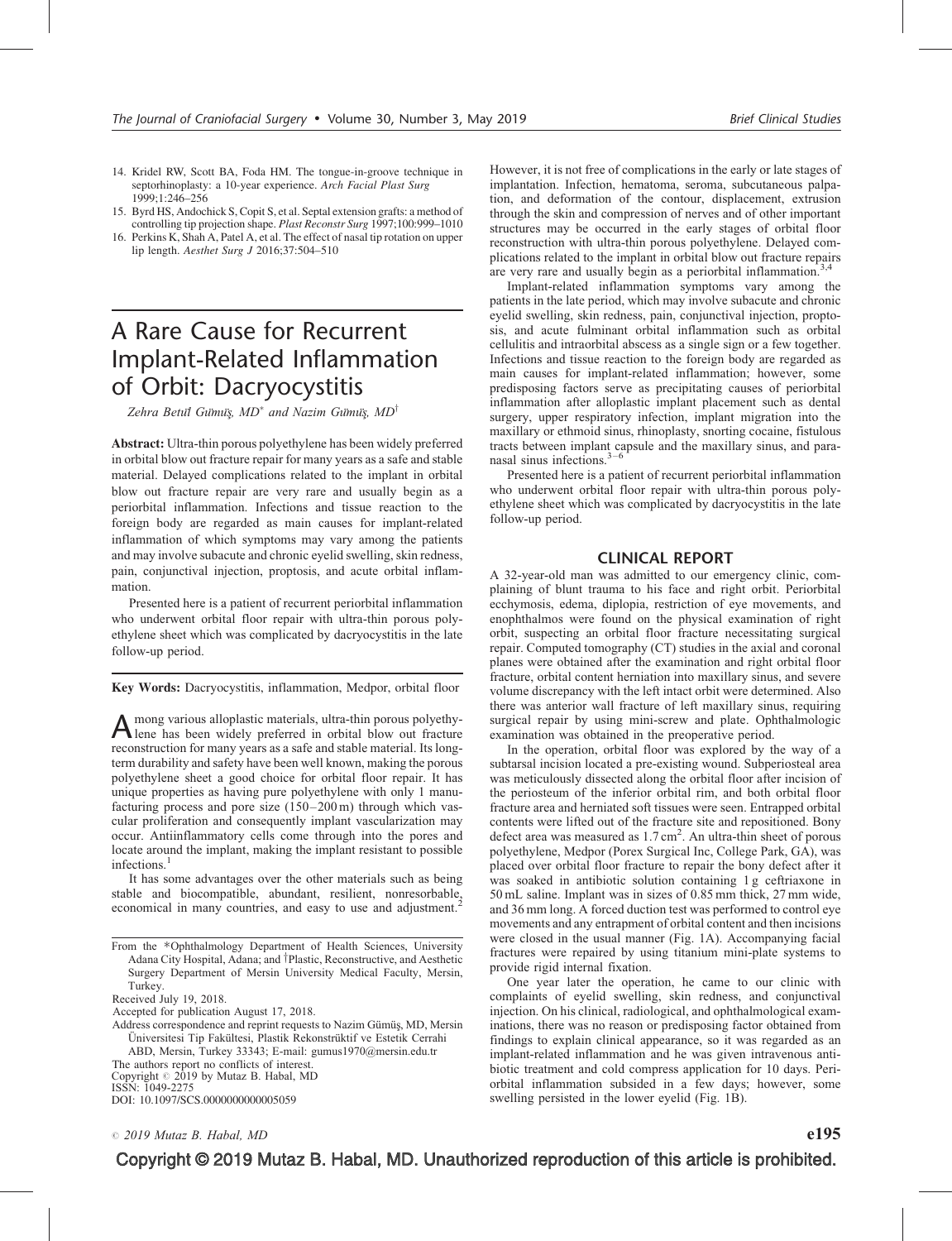

FIGURE 1. (A) Computerized tomography of the repaired right orbital floor fracture with a thin layer of porous polyethylene sheet. (B) Appearence of the lower lid following the first inflammatory attack. Note that some lower lid edema persisted.



FIGURE 4. (A, B) Frontal and lateral views of the lacrimal drainage system on the dacryocystography showing complete obstruction in the nasolacrimal duct. (C) Three months after dacryocystorhinostomy operation.

the passage of the duct and solved the recurrent periorbital inflammation (Fig. 4C). In the 1-year follow-up, no recurrence was observed.

### **DISCUSSION**



FIGURE 2. (A) Extrusion of the implant from subtarsal incision scar. (B) Explantation of the porous polyethylene sheet in the operation.

Six months later the first inflammatory attack, the same clinical presentation took place again. Similarly, there is no specific finding in clinical and radiological evaluations to point out the cause of the inflammation, so similar treatment was performed and inflammation subsided. Three months after the second attack, acute periorbital inflammation and implant extrusion through subtarsal incision scar developed (Fig. 2A).

Orbital implant was removed through pre-existing subtarsal scar and sent to bacteriological culture (Fig. 2B). Periorbital inflammation subsided significantly in postoperative a few days and there was no sign for bacteriological growth in the culture (Fig. 3A, B). Nearly complete regression was occurred in the eyelid swelling and redness following 2 weeks period of implant removal; however, 4 months after another inflammatory attack developed over the periorbital area, which was due to dacryocystitis. Ophthalmological examination and dacryocystography revealed complete obstruction of nasolacrimal duct (Fig. 4A, B). Dacryocystorhinostomy opened



FIGURE 3. (A) Appearence of the implant after removal. There was no sign for significant infection. (B) The right lower lid 3 months after the implant removal.

Porous polyethylene has been widely used in the bone reconstruction of the face as an effective choice among the other materials, which is highly biocompatible, flexible, and abundant biomaterial. Its porous structure makes vascularization possible through the implant, resulting in resistance to the possible infections after implantation of it. However, it is not free of infectious or inflammatory complications in the early or late period of the use. $1-4$ Porous polyethylene sheet has been utilized in the repair of orbital blow out fracture with the advantages of ultra-thin and porous structures for at least 2 decades. Clinical consequences of blow out fracture such as enophthalmos, hypoesthesia, diplopia, restricted eye movement, reduced orbital volume, entrapped infraorbital nerve, and eye muscles have been successfully restored by using it in the repair.<sup>7</sup>

Acute orbital inflammation or delayed onset inflammation may take place after the placement of porous polyethylene sheet over orbital floor fracture, which is regarded as a rare clinical situation. However, similar outcomes of other alloplastic implants have been reported more than porous polyethylene.<sup>1,2</sup> A retrospective study covering 1453 patients who underwent Medpor reconstruction, reported only 6 infection cases in different regions  $(0.41\%)$ , and 4 of the implants needed removal.<sup>1</sup> Kyung et al<sup>8</sup> conducted a retrospective study of 485 patients with fractures of the medial wall and floor of the orbit, and did not report any cases of infection.

Some predisposing factors may give rise to the risk for infectious complications of implant in the late period of the implantation, which may serve as a precipitating cause for infection such as dental surgery, upper respiratory infection, implant extrusion into the maxillary sinus, implant migration, rhinoplasty, snorting cocaine, and paranasal sinus infections.4,9 If a periorbital inflammation is occurred in a patient who has an orbital implant, it seems to be helpful to first look at the presence of predisposing factors. When possible infection sources are found and treated effectively, periorbital inflammation can subside in a short time and implant may be protected and left in place without needing removal.

In this case, a recurrent periorbital inflammation developed in the late period of implantation. Although any specific predisposing factor could not be found in the clinical and radiological examinations, inflammation subsided with the medical treatment in a few days, but recurrence and finally implant extrusion occurred. Interestingly, after the removal of the implant, another inflammatory attack took place in the periorbital region, suggesting the presence of a source that was able to trigger the inflammation on occasion. Following the last recurrence, ophthalmologic examination detected a dacryocystitis and then dacryocystography revealed a

# Copyright © 2019 Mutaz B. Habal, MD. Unauthorized reproduction of this article is prohibited.